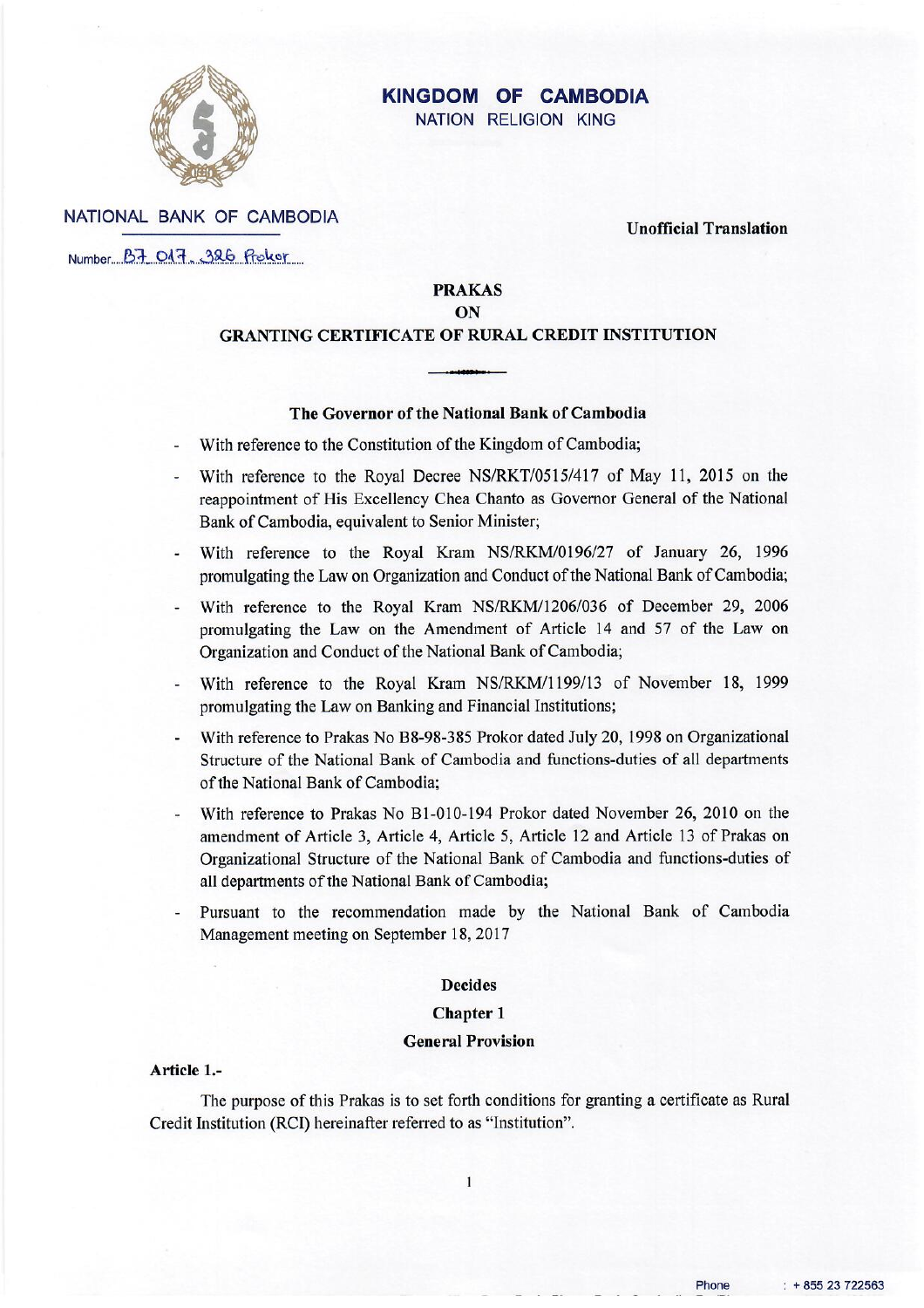#### **Article 2.-**

This Prakas aims at strengthening the effectiveness of oversight and supervision of institution providing small credits.

## **Aricle 3.-**

This Prakas is applicable to the institutions under the National Bank of Cambodia's supervisory authority.

### **Chapter 2**

#### **Procedures for Application**

#### **Article 4.-**

Anyone who intends to provide small credit shall obtain prior approval from the National Bank of Cambodia (NBC). The institution is not allowed to provide services other than small credit unless otherwise permitted by the NBC.

#### **Article 5.-**

Anyone who intends to apply for a certificate as RCI from the NBC shall fulfill the following conditions:

- 1. Certificate of the company as public limited company at the Ministry of Commerce
- 2. Memorandum and Articles of Association of the institution
- 3. Organizational Structure of institution
- 4. Shareholders' agreement, shareholding and voting rights
- 5. Document certifying capital
- 6. CV of shareholders, board of directors and management
- 7. Credit Policy
- 8. business plan for 3 (three) years and
- 9. Other documents required by the NBC.

## **Article 6.-**

The Institution shall have a minimum registered capital of KHR 200,000,000 (two hundred million riels). Before commencing its operation, the institution shall pay 100% (one hundred percent) of registered capital into an account with NBC.

The institution shall deposit 5% (five percent) of its registered capital as capital guarantee into its account maintained with the NBC.

## **Article7.-**

The institution shall obtain prior approval from the NBC, in case:

- 1. Opening a new branch
- 2. Changing the name of the institution
- 3. Increasing or decreasing of the registered capital
- 4. Changing Memorandum and Articles of Association
- 5. Changing address of the institution
- 6. Changing board of director or management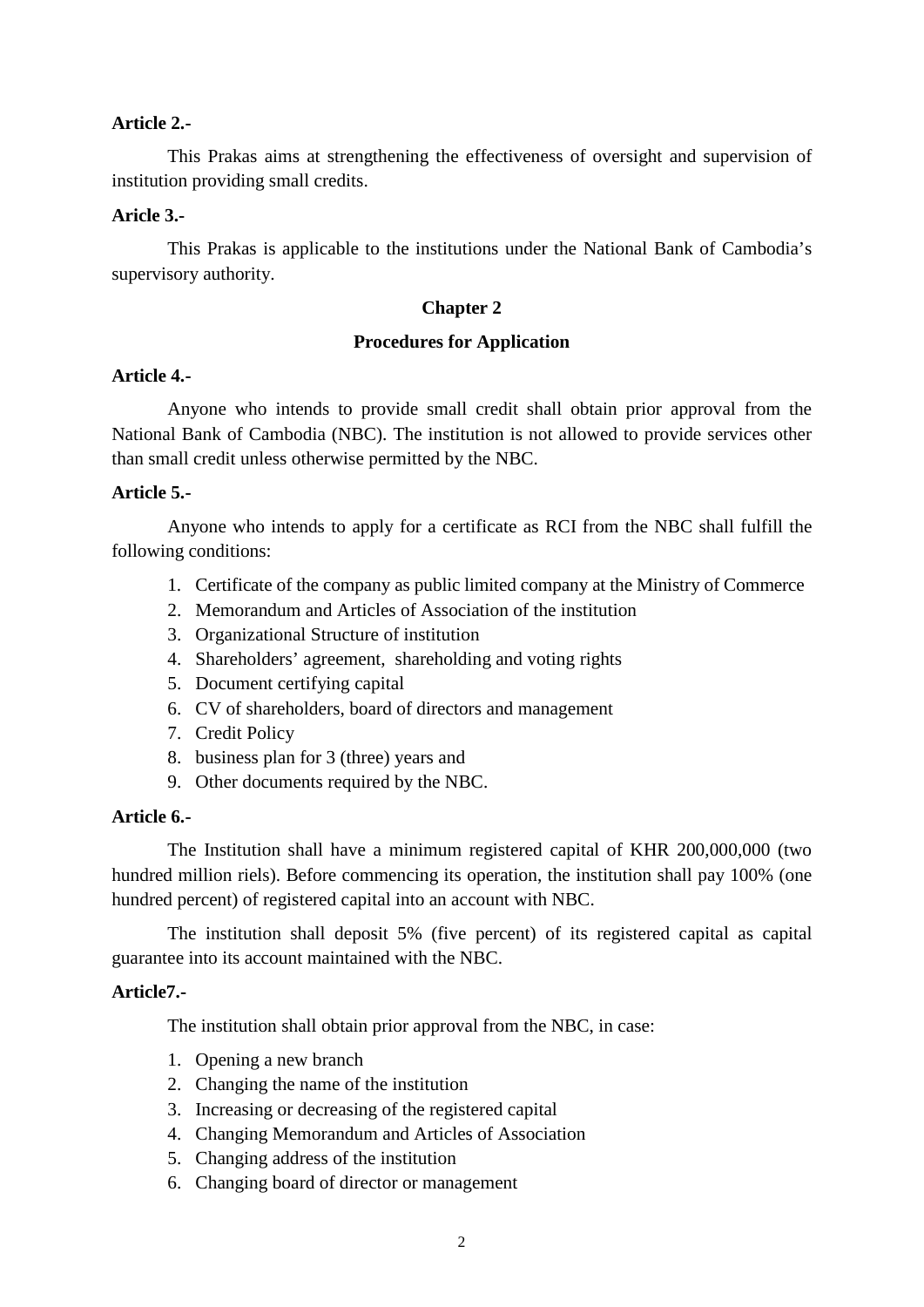- 7. Merging, transferring, or selling partially or in full of shares or
- 8. Any change, revision, and other issues required by the NBC.

## **Chapter 3**

# **Certificate Granting**

## **Article 8.-**

The NBC shall notify in writing of its decision whether to grant certificate or not within 3 (three) months from the receipt of full application.

In the case that the NBC decides to grant certificate, the NBC will issues the Approval in Principal Letter with conditions and the letter will be valid for 6 (six) months. Once the obligations mentioned in the letter were fulfilled, the Institution shall apply for Certificate from the NBC.

If the obligations were not fulfilled, the Approval in Principal Letter shall be void.

## **Article 9.-**

Certificate is valid for 3 (three) years and can be renewed. Institution shall apply for renewal at least 3 (three) months before expiry of the certificate.

## **Article 10.-**

Annual fee of the certificate shall be paid before January 15 of each year:

- For headquarter: KHR 2,000,000 (two million riels)
- For each branch: KHR 1,000,000 (one million riels)

For Institution established during the year, the annual fee shall be calculated:

- Quarter 1: Pay in full
- Quarter 2: Pay for three quarters
- Quarter 3: Pay for two quarters
- Quarter 4: Pay for one quarter

## **Article 11.-**

The institution shall pay other fee as follow:

- Application: KHR 500,000 (five hundred thousand riels)
- Changing Memorandum and Articles of association: KHR 500,000 (five hundred thousand riels) per page
- Changing certificate: KHR 2,000,000 (two million riels)
- Transferring shares, increasing or decreasing registered capital: Minimum KHR 400,000 (four hundred thousand riels) or 0.5% of value or amount of share transferred, increased or decreased.

## **Article 12.-**

Institution which is rejected or revoked certificate by the NBC shall cease their activities within 6 (six) months after receiving notification from the NBC.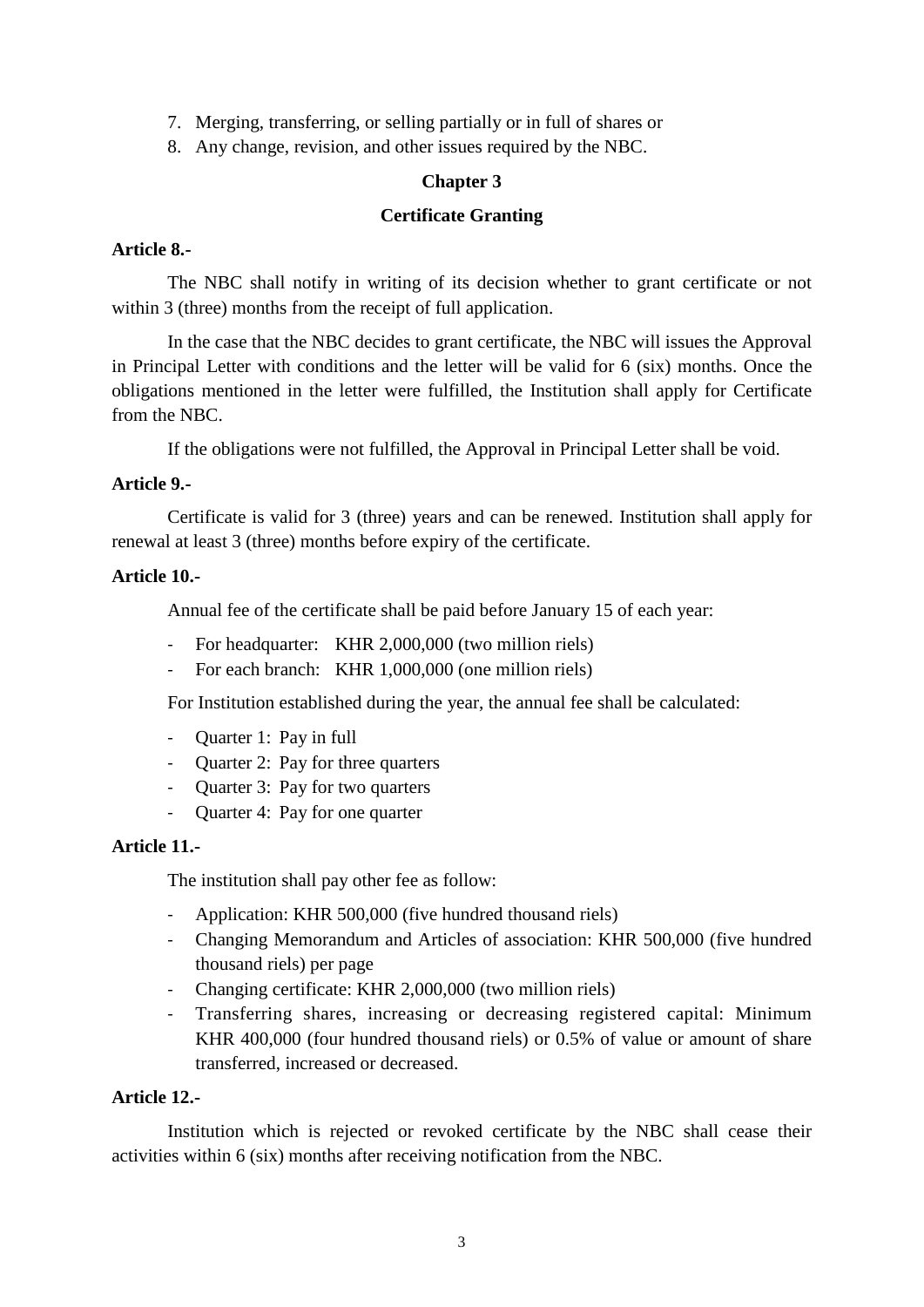## **Chapter 4**

#### **Reporting Requirement and Supervision**

### **Article 13.-**

Institution shall disclose information and reports as the following:

- 1. Disclose information in accordance with local Cambodian accounting standard and the NBC's regulations.
- 2. Submit its quarterly reports and other reports as required by the NBC:
	- Statement of Assets and Liabilities
	- Statement of Profit and loss
	- Report on loans by sector
	- Report on loans by currency
	- Report on loan classification
	- Report on network information
	- Report on Interest Rate
	- Other reports required by the NBC

The reports shall be submitted to the NBC no later than 15 days of the following quarter. Institution shall responsible for the accuracy of all the report.

Institution shall appoint external auditor which is accredited by the NBC to audit its annual financial statements.

On-site Supervision can be performed with or without notice.

#### **Article 14.-**

The Institution shall calculate interest as determined by the NBC.

The institution shall inform its customer in advance about interest rate, interest calculation, fees and charges, or terms and conditions of loans. Interest charged on any loan shall be calculated taking into account the repayment of principle already made on that loans.

The Institution shall disclose its interest rate on loan and its annual interest rate in the loan contract and repayment schedule.

The institution shall provide loan with transparent, fair, reasonable, and responsible manner. The Institution shall make sure that advertising and promotional literature is fair, clear and not misleading.

## **Article 15.-**

The institution shall treat customer's information confidentially, unless otherwise specify by separate regulation.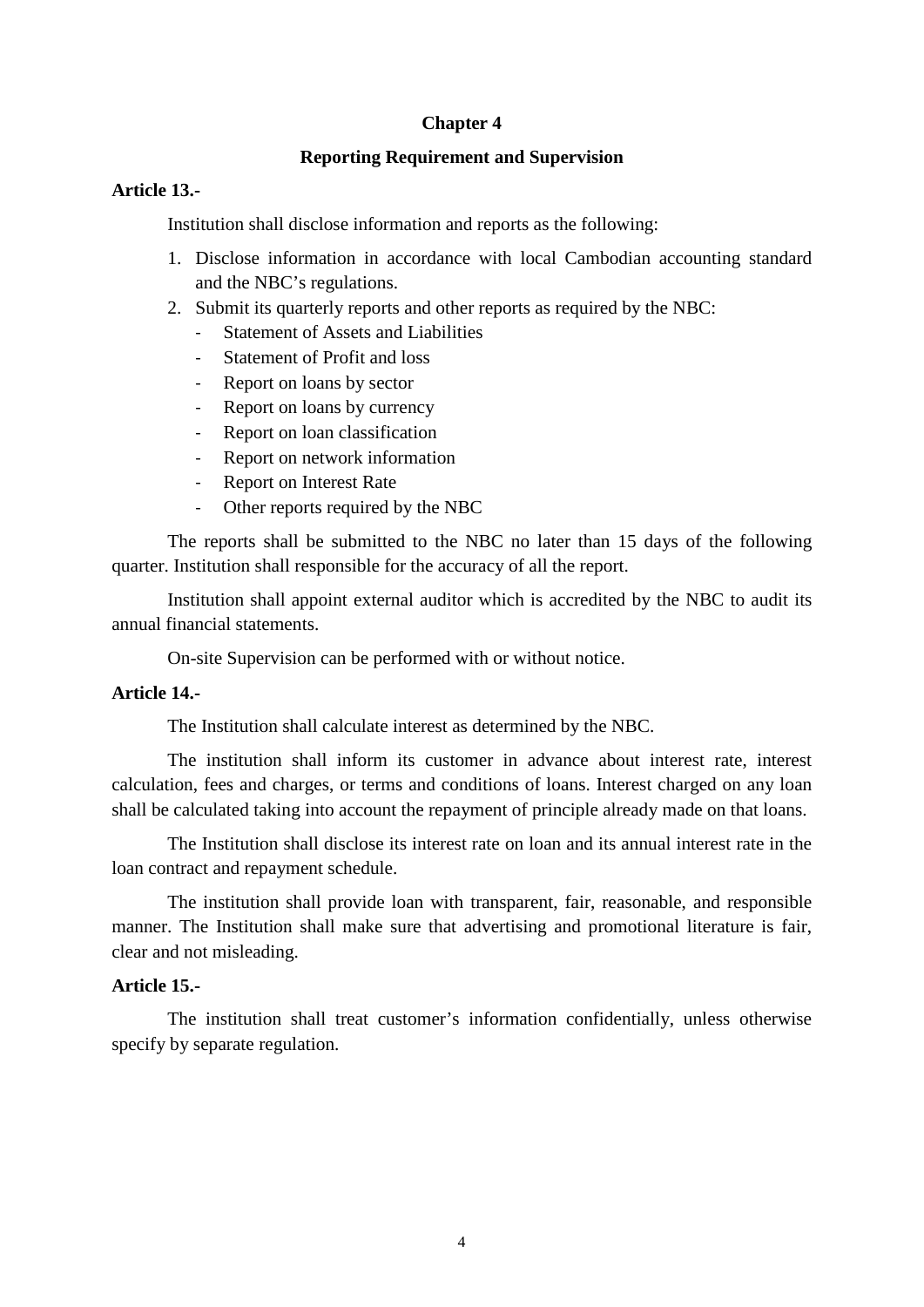# **Chapter 5**

# **Shareholding Structure and Governance**

# **Article 16.-**

Shareholders shall provide the following information:

- 1. Identification of shareholders:
	- In the case of a legal entity: Company business name, legal form, address of the headquarters, Memorandum and Articles of Association, audited financial statements…etc.
	- In the case of an individual: Full name, date and place of birth, nationality, current address, criminal record and other relevant documents.
- 2. Percentage of the proposed shareholding and voting rights. Shareholders shall indicate the sources of their capital
- 3. The relation of the shareholders and the companies associated with financial activities such as banks, leasing companies and Microfinance institutions.
- 4. Other information required by NBC.

## **Article 17.-**

No one may be member of a board of director or manager or management of the institution, either directly or through an intermediary, or be authorized to sign on behalf of such an institution if he:

- 1. has been convicted of
	- a crimes.
	- theft, fraud or breach of trust
	- misappropriation when action as a public depository,
	- extortion of funds or securities, bankruptcy
	- usury
	- money laundering or financing of terrorism
	- forgery and/or the use of forgeries
- 2. has been sentenced to a period of imprisonment for issuing bad checks,
- 3. has been convicted by a foreign court of law of one of the crimes or offenses listed in point 1 and 2 above.
- 4. has been convicted in Cambodia or abroad for personal bankruptcy, receivership, or liquidation of assets
- 5. has been relieved of his duties as a law official by virtue of a court ruling,
- 6. has been involved in a personal capacity in the management of a covered entity whose license has been withdrawn following a disciplinary action.

Board member, manager and management shall be approved in advance by the NBC and they shall provide information in accordance with an annex of the Prakas.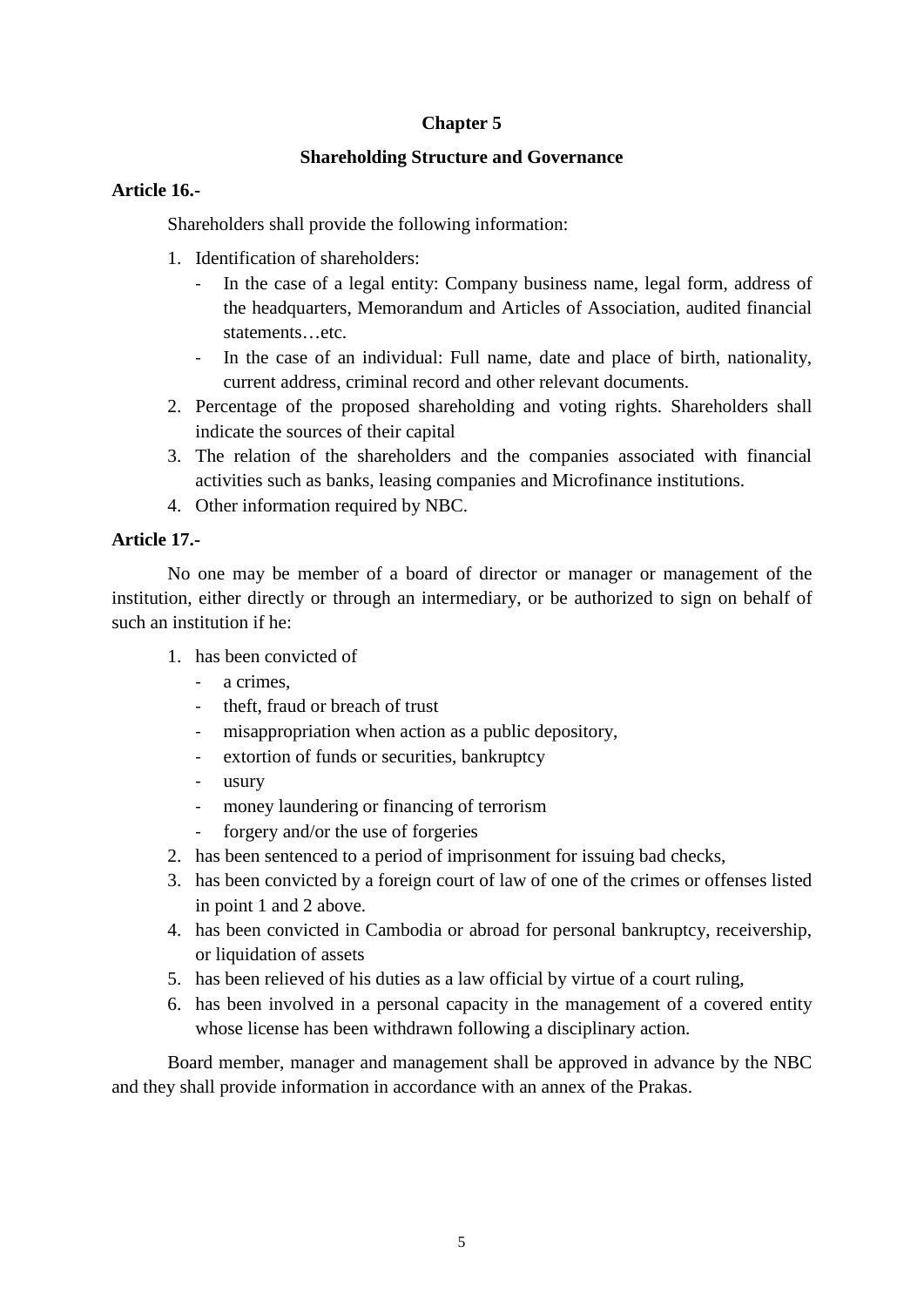# **Chapter 6 Penalty**

# **Article 18.-**

The NBC shall impose transactional penalties as the following:

- 1. For summiting report, replying letters and supplying information, the institution shall be fined KHR 50,000 (fifty thousand riels) per day for the late submission from 1 to 15 days and KHR 100,000 (one hundred thousand riels) per day for the late submission from 16 days.
- 2. The Institution shall be fined for the late payment of its annual fee for KHR 100,000 (one hundred thousand riels) per day for the period up to 30 (thirty) days. In case the Institution fails to pay this annual fee, the Institution shall be subjected to more serious penalties and the certificate is withdrawn.
- 3. The institution which does not comply with injunction and/or breach existing regulations shall be fined KHR 500,000 (fifty thousand riels) per day starting from the effective date determined by the NBC.

# **Article 19.-**

The NBC may suspend or revoke the certificate, if:

- The Institution does not commence its business within 6 (six) months after receiving certificate
- The Institution seriously violate the existing laws or regulations
- The institution voluntarily cease its operation after obtaining approval from the NBC
- The Institution is insolvent, bankrupt and in the liquidation process or
- The Institution provides report or discloses inaccurate information to the NBC which seriously mislead the analysis and evaluation of the financial position of the institution.

# **Chapter 7**

# **Transitional Provision**

# **Article 20.-**

The Institution which received certificate shall fulfill its capital paid up as determined in Article 6 of this Prakas no longer than 6 (six) months after the Prakas is in force.

# **Article 21.**-

The Institution may request for license as Microfinance Institution if the institution:

- operated as Rural Credit Institution for at least 3 (three) years
- has paid up capital in accordance with relevant Prakas on minimum capital requirement for microfinance institution
- has a good governance and internal control
- has a sound financial position
- has a stable profit for at least 3 (three) consecutive years from its operation
- has an efficient and effective information system commensurate with its operation and
- has fulfilled other conditions as determined by the NBC.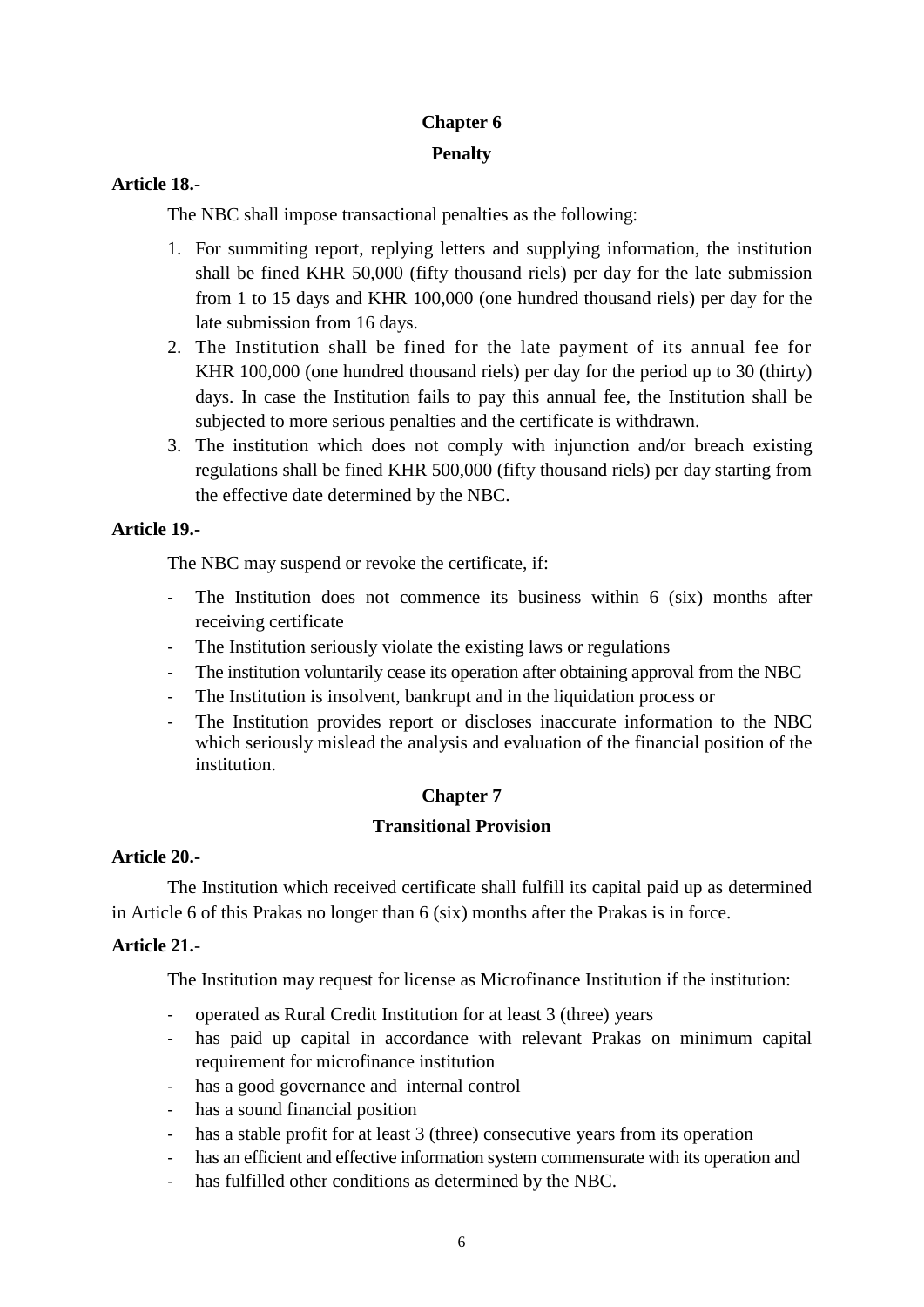#### **Article 22.**-

Institution that contravenes any provisions of this Prakas shall be subjected to penalty as specified in Article 52 of the Law on Banking and Financial Institutions.

### **Chapter 8**

#### **Final Provision**

## **Article 23.-**

The Prakas No B7-02-49 Prokor, dated February 25, 2002 on Registration and Licensing of Microfinance Institutions is hereby repealed.

### **Article 24.-**

The General Secretary, the General Director of Banking Supervision, The General Director of Central Banking, the General Cashier, the General Inspector, and Directors of all Departments of the National Bank of Cambodia, and Banking and Financial Institutions under the supervisory authority of the National Bank of Cambodia shall strictly implement this Prakas.

## **Article 25.-**

This Prakas shall have effect from the singing date.

Phnom Penh, October 25, 2017

#### **The Governor**

Signed and sealed: **Chea Chanto**

#### To:

- As stated in article 24 "for information"
- Files- archives

#### C<sub>c</sub>:

- All members of the Board of Directors
- Council of Minister "for information"
- Administrative Department of CM "for publication in the National Gazette"